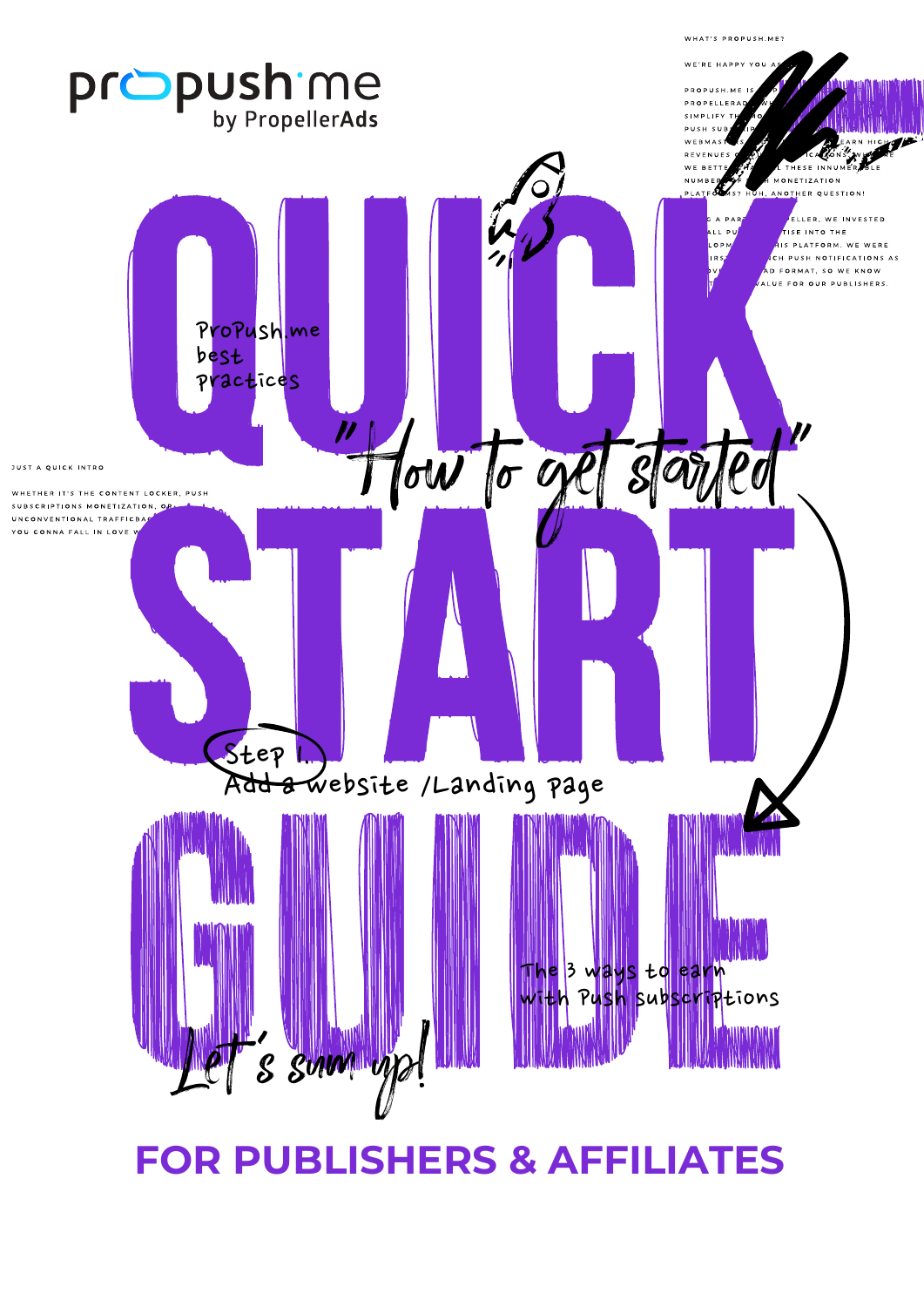# **Just a quick intro**

What ' s ProPush.me?

**ProPush.me is a special PropellerAds project that helps affiliates, webmasters, and anyone who has a website with incoming traffic earn money using push subscriptions. We give you a CPA offer (in the form of an URL or a Smart Tag) with flexible settings, to which you send traffic, and we convert this traffic into push subscribers to earn money.**

## **WHAT TRAFFIC TYPES WORK WITH PROPUSH?**

| <b>WE ONCLICK / POPUNDER</b> | <b>WE</b> REDIRECT |
|------------------------------|--------------------|
| dilin provinsi asl me        | $\mathbf{u}$       |

- **REMNANT**
- **TRAFFIC FROM PRE-LANDERS**
- 
- **DISPLAY**
- **SOCIAL MEDIA**

[Read more](https://propush.me/tpost/1h0in5hdl1-propushme-tag-and-traffic-types-how-to-m)

## **WHAT ARE SOME OTHER GREAT FEATURES?**

- **TRACKING WITH POSTBACKS**
- **REAL-TIME STATS**
- **REFERRAL PROGRAM**
- **WEEKLY PAYMENTS**
	- **CONVENIENT API FOR STATISTICS**
- **24/7 LIVE CHAT SUPPORT**

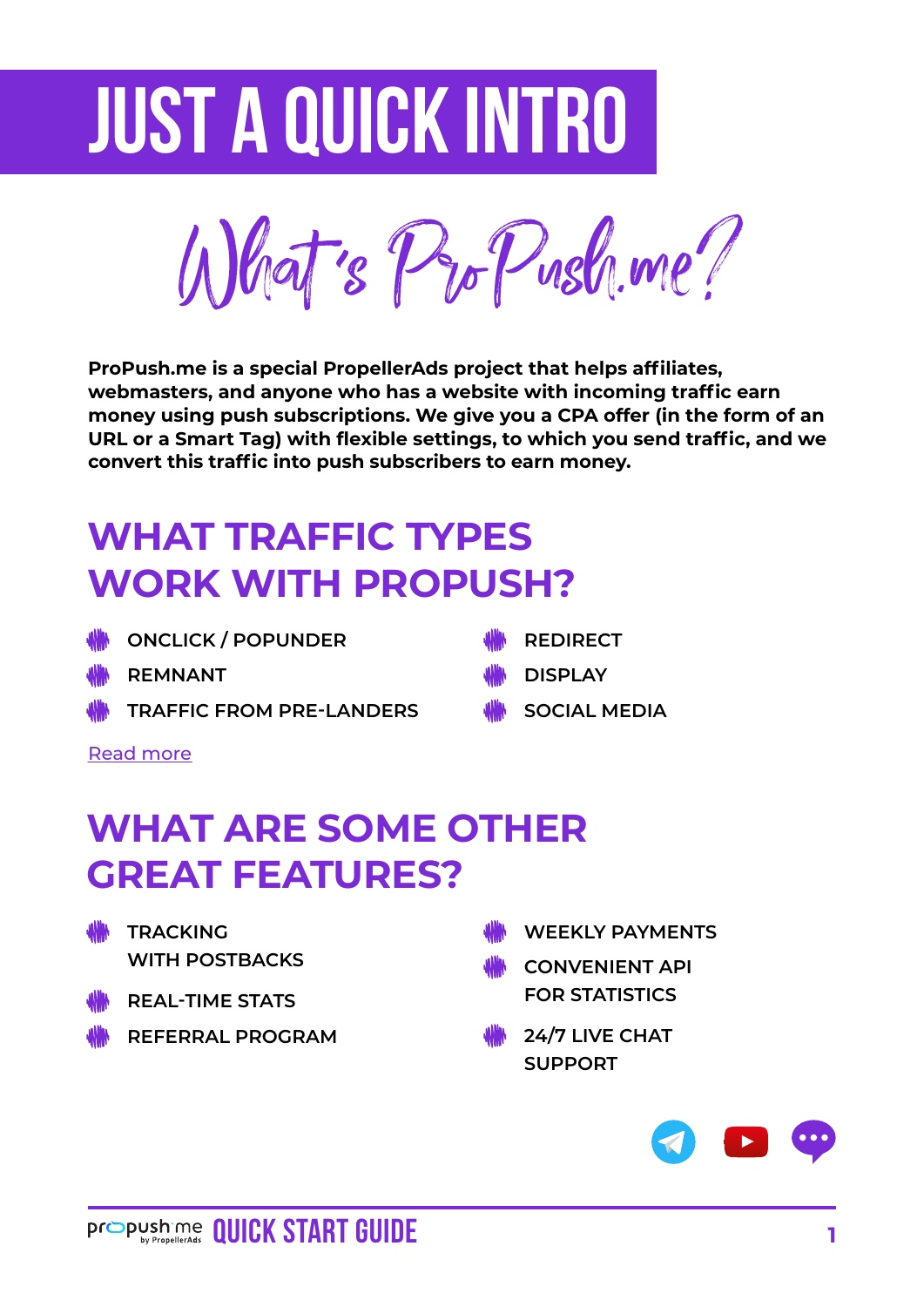What 's inside?

| <b>JUST A QUICK INTRO</b>                   |    |
|---------------------------------------------|----|
| <b>HOW TO GET STARTED</b>                   | 3  |
| Step 1. Add a website / landing page        | 3  |
| Step 2. Pass the moderation                 | 4  |
| Step 3. Verify your website or landing page | 4  |
| Step 4. Set up the Smart Tag                | 4  |
| THE 3 WAYS TO EARN WITH PUSH SUBSCRIPTIONS  | 6  |
| Extra-monetization with ad networks         |    |
| including PropellerAds                      | 6  |
| Monetize with Push Subscriptions            | 6  |
| <b>TrafficBack</b>                          | 7  |
| <b>PROPUSH.ME BEST PRACTICES</b>            | 9  |
| <b>FAO</b>                                  | 10 |

**Pr**  $\sum_{\text{by Properties} } \text{OPE}$  **QUICK START GUIDE** 2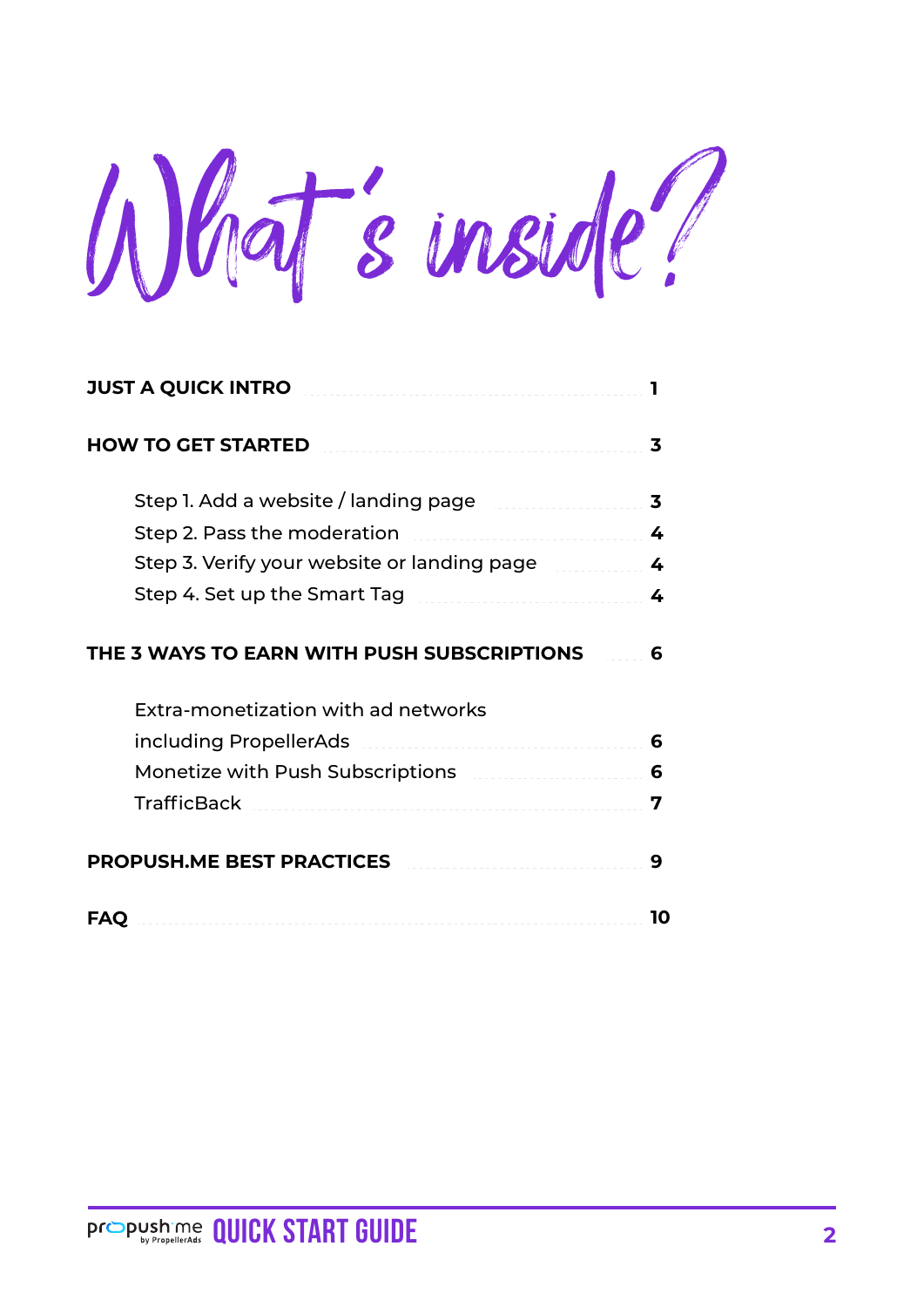# <span id="page-3-0"></span>**How to get started**

#### **Starting with ProPush.me is super easy. Follow these steps to get the ProPush Smart Tag and start monetizing traffic with the platform.**

Before you start, make sure you've registered at ProPush.me. Done? Go straight to your account.



## **STEP 1. ADD A WEBSITE/LANDING PAGE**

The first thing to do is adding your HTTPS landing page or website:

**•** If you're a webmaster who has a site — for example, you have posts, media or articles posted on your resource — please select the website option.

**•** If you're a media buyer and you want to add our Smart Tag to your landing page, please select the landing option.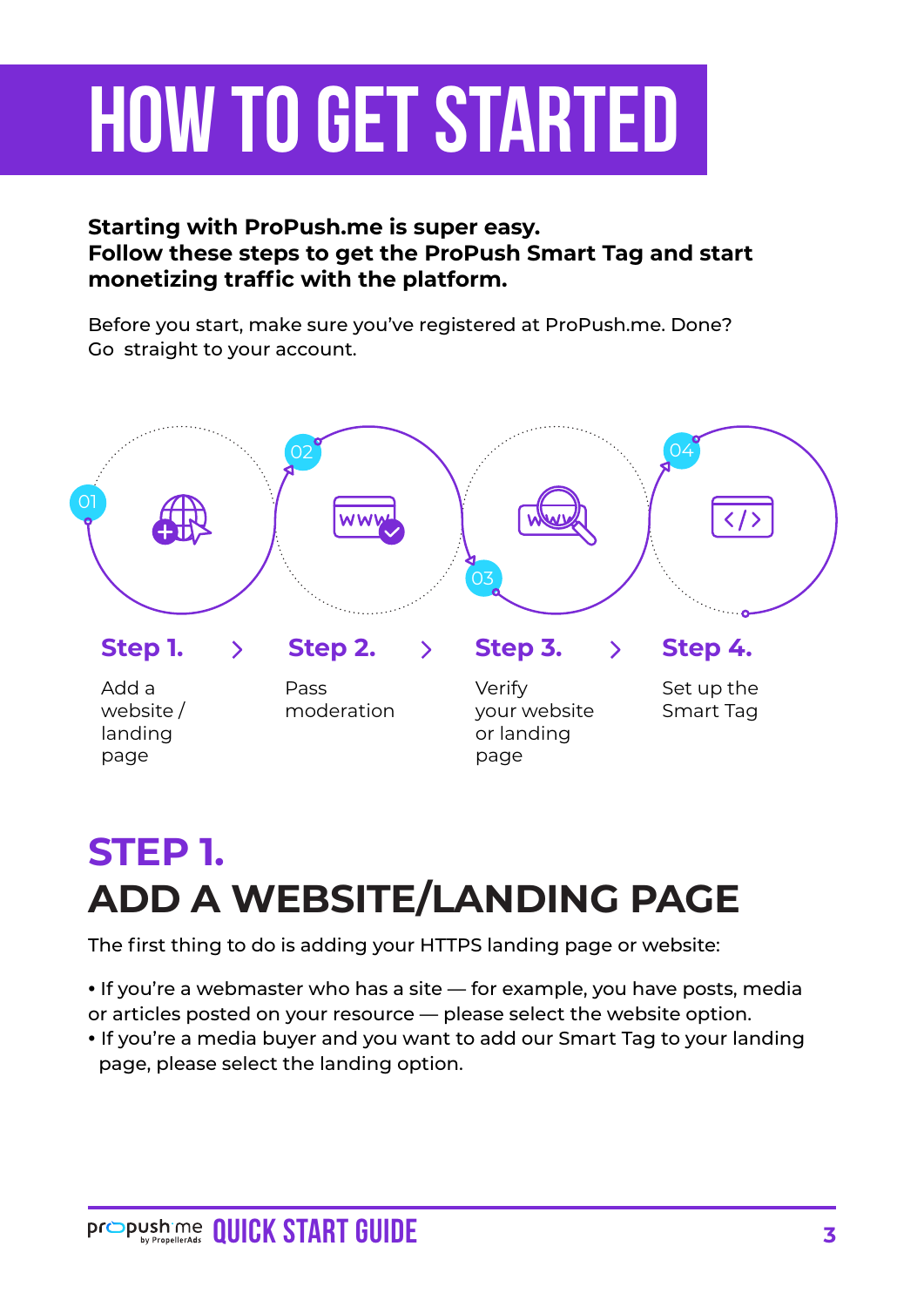## <span id="page-4-0"></span>**STEP 2. PASS THE MODERATION**

Once you've added your website/landing page, give us a while to check it and make sure it meets our rules and requirements.

## **STEP 3. VERIFY YOUR WEBSITE OR LANDING PAGE**

In the last step of the process, we verify that the site is really yours. This is done automatically and doesn't take long.

| Hot tag $\angle$                                                                                                                         | <b>Back</b> |  |  |  |
|------------------------------------------------------------------------------------------------------------------------------------------|-------------|--|--|--|
| 1) Upload sw-cd.js to your site                                                                                                          |             |  |  |  |
| Upload this file to the root directory of your site to start collecting subscribers                                                      |             |  |  |  |
| O<br>sw-cd.js<br>Download file<br><b>NOT VERIFIED</b><br>cd.js isn't uploaded<br>SW-                                                     |             |  |  |  |
| Verify uploading                                                                                                                         |             |  |  |  |
| Download and upload this file to the root directory of your website to start earning. Be sure that your site is available via HTTPS<br>А |             |  |  |  |
|                                                                                                                                          |             |  |  |  |

Don't forget to set the TrafficBack link to start monetizing even those users who didn't subscribe or left the page. Find out how to do that [right here.](https://help.propellerads.com/en/articles/3039657-how-to-implement-trafficback-link-in-propush-me-code)

## **STEP 4. SET UP THE SMART TAG**

Well done! You've passed the moderation and verified your website. Now, it's time to grab your Smart Tag and set it up: postback and source ID passing if necessary. Time to place the tag on your site.

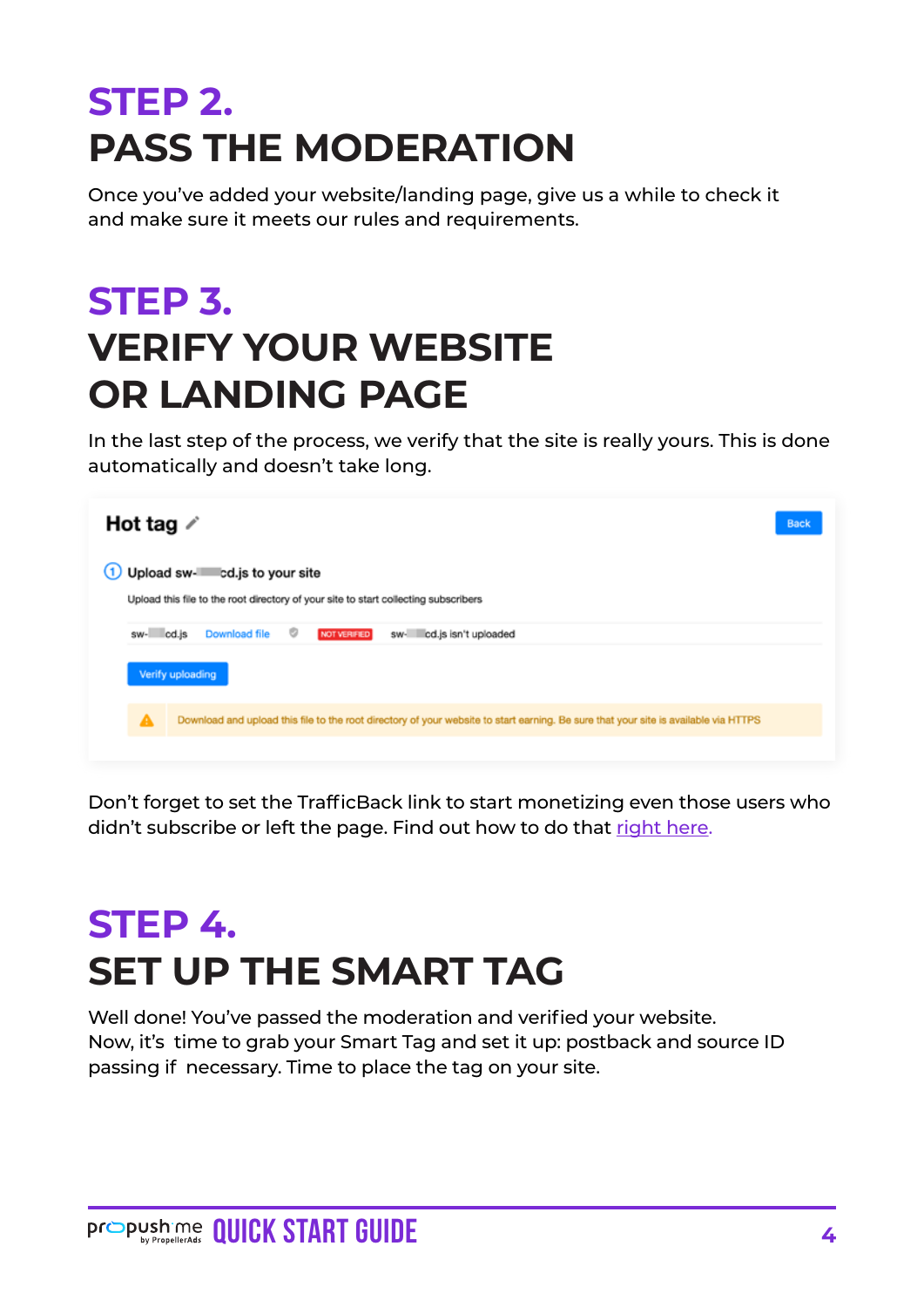**If you do media buying and you need to monetize traffic after subscription/denial — please put the TrafficBack link too.**

Don't forget to take the service worker file as well and put it in the root with the exact name corresponding to the one on the dashboard. Don't remove the sw.js!

|                                                                                                                                                                                                                                                                                                                                                                                                                                                                                                                                   | Get tag code and add it to your site                                    |
|-----------------------------------------------------------------------------------------------------------------------------------------------------------------------------------------------------------------------------------------------------------------------------------------------------------------------------------------------------------------------------------------------------------------------------------------------------------------------------------------------------------------------------------|-------------------------------------------------------------------------|
|                                                                                                                                                                                                                                                                                                                                                                                                                                                                                                                                   | Customize code by switching toggles on                                  |
|                                                                                                                                                                                                                                                                                                                                                                                                                                                                                                                                   | Set up Postback to track subscriptions                                  |
|                                                                                                                                                                                                                                                                                                                                                                                                                                                                                                                                   | Add Content locker                                                      |
|                                                                                                                                                                                                                                                                                                                                                                                                                                                                                                                                   | Set up TrafficBack to get extra-monetization                            |
|                                                                                                                                                                                                                                                                                                                                                                                                                                                                                                                                   | Learn how to use custom elements of Propush.me code in this Instruction |
| <script></th><th>const s = document.createElement('script');<br>s.src='//phoossax.net/pfe/current/tag.min.js?z=<br>٠.<br><math>s.</math>onload = <math>(sdk)</math> => {<br><math>sdk. on PermissionDefault() \Rightarrow \{\})</math>;<br><math>sdk. on PermissionAlloved() => {}</math><br><math>sdk. on Permission Denied(() =&gt; {}')</math>;<br>sdk.onAlreadySubscribed(() => {});<br>sdk.onNotificationUnsupported(() => {});</th></tr><tr><td></td><td>document.head.appendChild(s);</td></tr><tr><td></script> <td></td> |                                                                         |

**Let's sum up! Site/Landing + Smart Tag + sw.js + trafficback = PROFIT**

**Pr**  $\sum_{\text{by Properties}}$  **QUICK START GUIDE** 5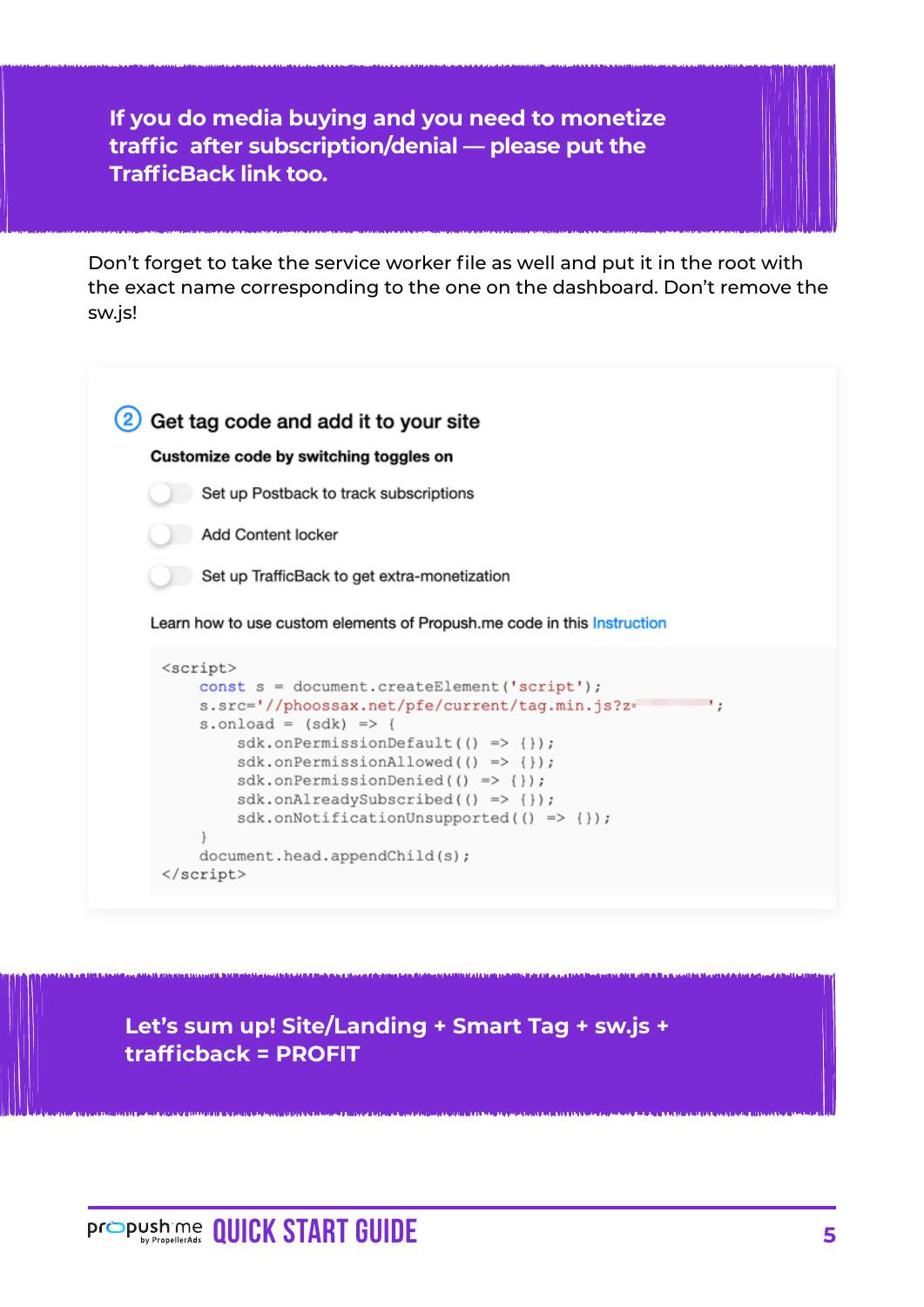# <span id="page-6-0"></span>**3 ways to earn with Push subscriptions**

### **1. EXTRA-MONETIZATION WITH AD NETWORKS INCLUDING PROPELLERADS**

#### **BEST FOR: AFFILIATE MARKETERS**

After you register at ProPush.me, add your landing page/website, and verify it, you can add Smart Tag to the landing page of your offer.

Then you can buy traffic for your landing page and drive it as usual. Smart Tag will display a push subscription opt-in request, and users will be offered to subscribe to notifications. Smart Tag doesn't interrupt your conversion flow, so users will stay on the landing page no matter if they subscribe or not.

Give it a try — subscribed users can bring you up to 35% of additional income with no effort!

Find a detailed video guide on how to set up Smart Tag [here.](https://www.youtube.com/watch?v=9HvxxvsNNLI)

## **2. MONETIZE WITH PUSH SUBSCRIPTIONS**

#### **BEST FOR: WEBMASTERS AND WEBSITE OWNERS**

Classics. How do you make money in this case? There are two scenarios:

- **Revshare:** you get paid for every 1000 push notifications delivered to subscribers brought by you. Your income depends directly on the quality and the lifetime performance of these leads.
- **CPS:** you are paid each time a unique user subscribes to Push Notifications on your website/landing page. Prices for each GEO and platform can always be found in the "Rates" tab of the dashboard menu on the left.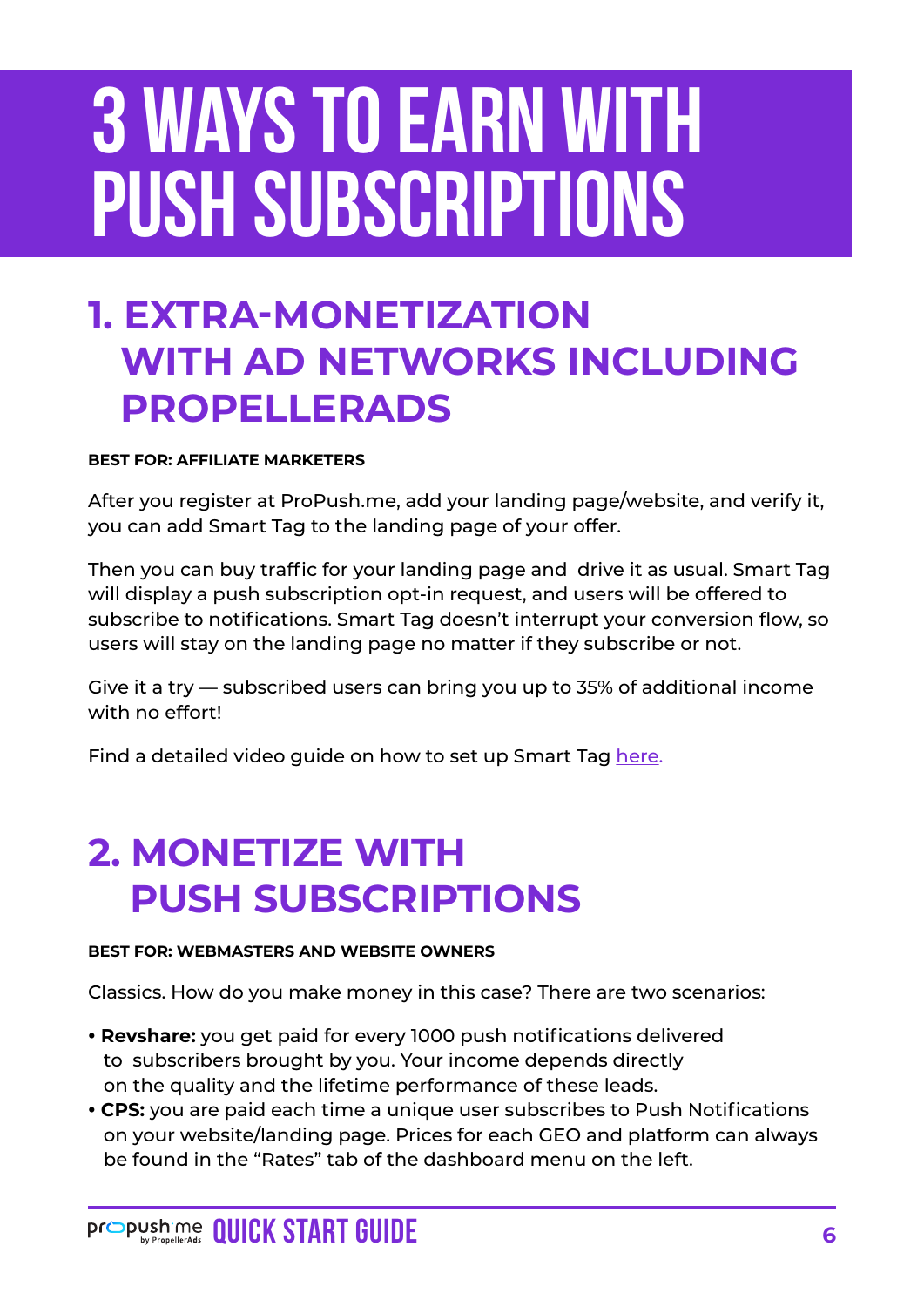<span id="page-7-0"></span>

| Tag name    |                |  |  |  |
|-------------|----------------|--|--|--|
| Excited tag |                |  |  |  |
| Rev. share  | $\bigcirc$ CPS |  |  |  |

- **With CPS,** you receive a one-time payment for each unique subscriber. Thus, you can quickly recapture the purchased traffic and effectively evaluate the vertical of push-subscriptions.
- **With Revshare,** you do not immediately discard the purchased traffic, but play the longer game. Each subscriber you bring, unique or not, brings you money with time. Your subscriber base is growing every day, and the profitability increases significantly.

Do not be afraid to experiment with Revshare, and the result will delight you for a long time!

Find out how to earn smartly with Revshare [here.](https://propush.me/tpost/39a4o75ya1-how-revshare-and-push-subscriptions-can)

## **3. TRAFFICBACK**

#### **BEST FOR: WEBMASTERS AND WEBSITE OWNERS**

**[Traffic Back](https://propush.me/tpost/ukm1vkh001-five-scenarios-of-trafficback-monetizati)** is your second chance to monetize ALL traffic if your initial monetization method didn't work. Okay, we need an example here.

Imagine you are a media buyer. A user comes to your landing page and agrees to subscribe. Good for you — you'll get paid. And if he doesn't subscribe? What if he blocks the opt-in request? Or what if his OS doesn't support classic push notifications (iOS, for example)? You would lose your money… but you don't have to.

If you have Traffic Back at hand, you can still make money no matter what.

**The mechanism behind Traffic Back:** after a user gets an opt-in request, he is redirected to the relevant offer regardless of his action. The offers are delivered by advertisers and sorted by the PropellerAds Intelligent Rotation algorithm to match the GEO, OS, and platform.

Here's a handy scheme: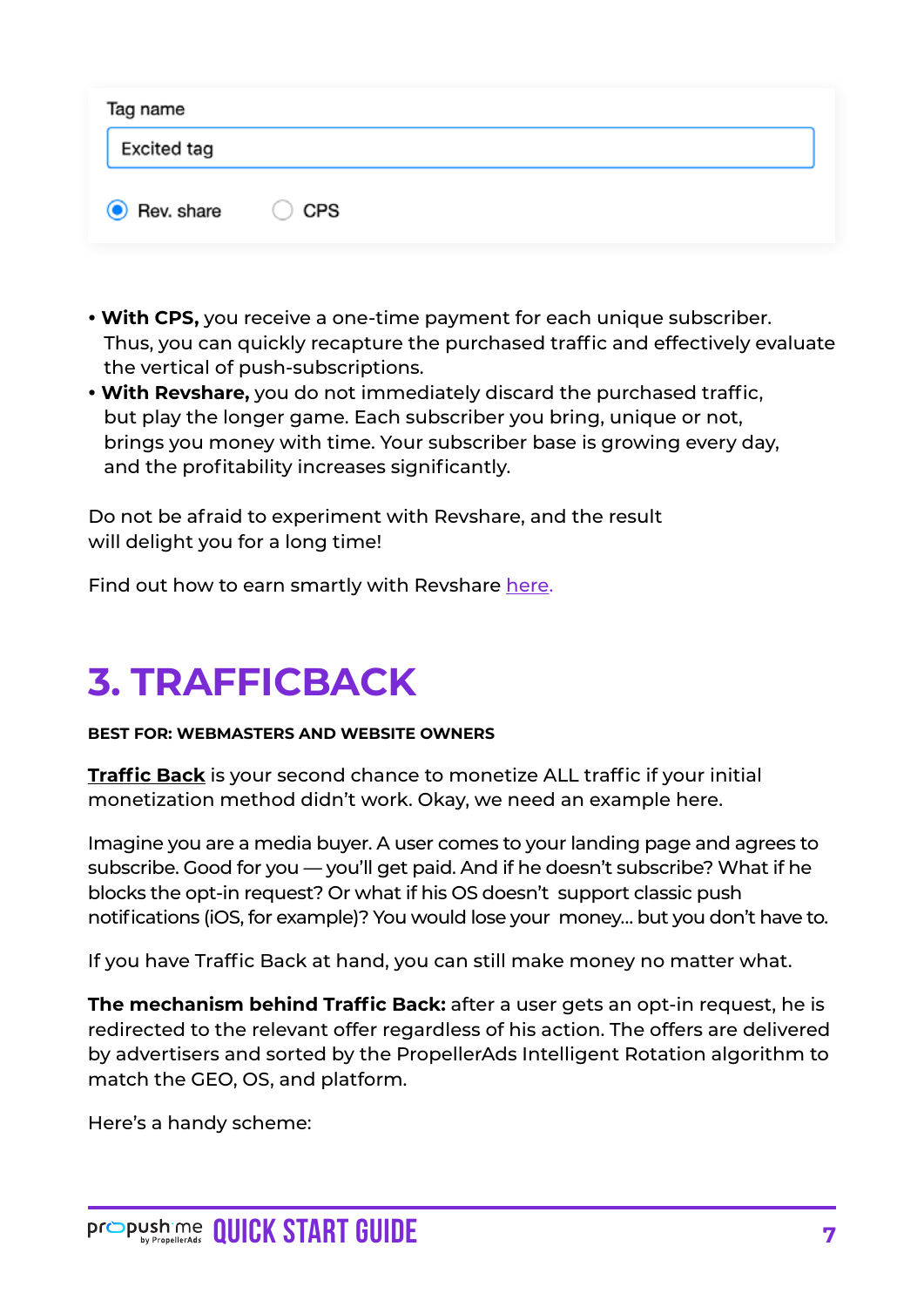### **HOW DOES TRAFFICBACK WORK?**



#### **The most beneficial ways to use TrafficBack are:**

- after the subscription is allowed
- after the subscription is blocked
- if a user closes the subscription window or swipes it away on mobile **•** if a user is an active subscriber
- already
- if a user comes from the unsupported target (OS, platform, and browser)

**Our Smart Tag is exceptionally convenient and equipped with all the sections for simple Traffic Back URL activation.**

| Select events and zones for traffic back |                         |  |
|------------------------------------------|-------------------------|--|
| Allowed                                  | 3080402   Beautiful tag |  |
| Denied                                   | 3080402   Beautiful tag |  |
| Skipped                                  | Select zone             |  |
| Already subscribed                       | Select zone             |  |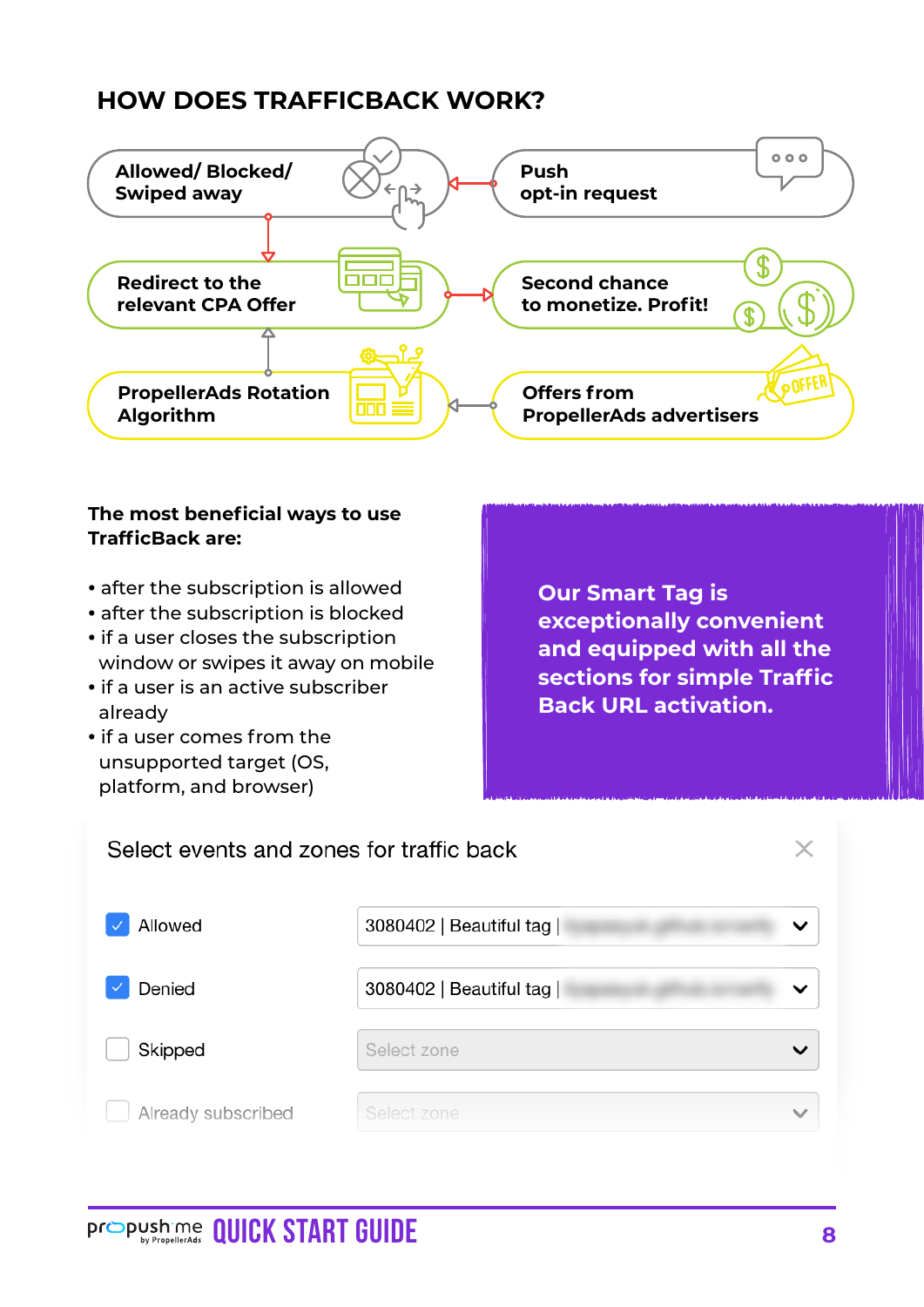### <span id="page-9-0"></span>**WE SUGGEST USING PROPUSH.ME TRAFFIC BACK LINK BECAUSE:**

| <b>Monetization</b>                                                                                         | <b>Super FAST</b>                                                                                               | All the stats                                       |
|-------------------------------------------------------------------------------------------------------------|-----------------------------------------------------------------------------------------------------------------|-----------------------------------------------------|
| by PropellerAds                                                                                             | integration                                                                                                     | in one place                                        |
| An Intelligent Rotation<br>algorithm can help you<br>add up to 20% to your<br>push subscriptions<br>income. | Traffic Back is already<br>on your dashboard, and<br>it takes only 2 clicks<br>to combine it with<br>Smart Tag. | You can track all of your<br>earnings in one place. |

## **Propush.me best practices**

**For subscription media buyers like you, we've prepared a list of the best practices to make sure your efforts and money never end in smoke.**

- First of all, find a relevant traffic source. Usually, popunder/onclick traffic works best for subscription collection, but you can also use remnant traffic, traffic from pre-landers, redirect, display, social media traffic, etc. Choose the one that works best for you **1.**
- Create multilingual landing pages and customize them according to your **2.** traffic source.
- Add Traffic Back to have additional income from a successful start. **3.**
- Try several different landing pages to see which one performs best for you. **4.**
- **5.** Pass the sub-sources to see the performance of each traffic chunk separately.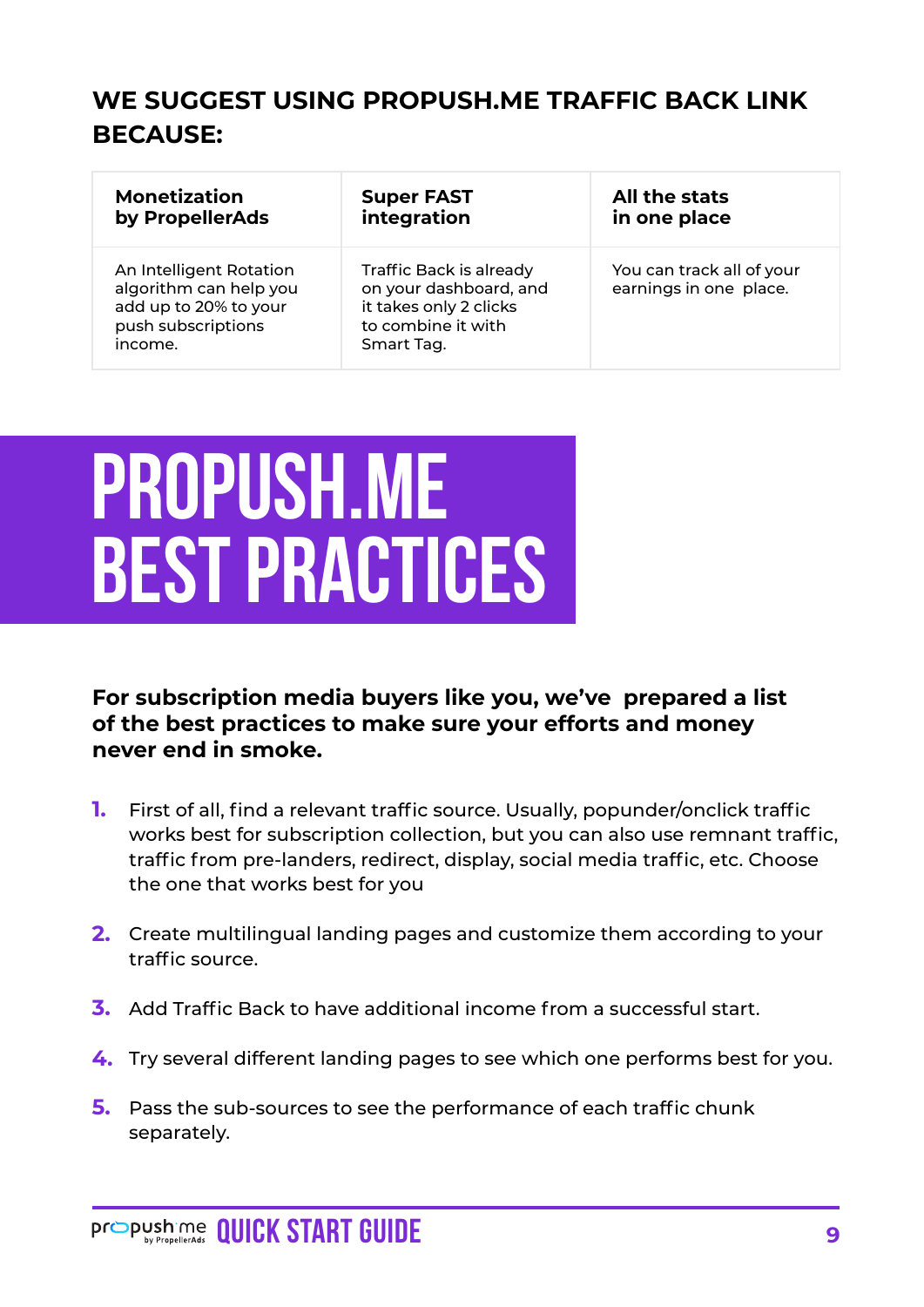- <span id="page-10-0"></span>Analyze by GEO, GEO+platform, GEO+platform+source, and remove the **6.** underperforming targets.
- **7.** Follow browser updates and trends.
- Evaluate the activity of your subscribers in our dashboard by metrics of **8.** subscription, unsubscription, CR, and the number of first impressions delivered to subscribers.

# **FAQ**

## **WHY DON'T WE PROVIDE READY-MADE LANDING PAGES?**

**If you are a media buyer, it may seem better to have a "turn-key" solution right away — a link to a landing page along with the code. However, quicker and easier doesn't always mean better.**

### **IF YOU HAVE YOUR OWN LANDING PAGE AND OUR SMART TAG, YOU CAN DO THE FOLLOWING:**



Design a unique landing page no one else has



Have full access to technical details of the script and adjust it to all your needs, including browser updates



Adapt landing pages to traffic sources



Collect additional metrics, and it will help you optimize the media buying process more efficiently



Add any type of extra monetization



Control everything yourself

**Pr**  $\bigcirc$  **Push Me QUICK START GUIDE 10**